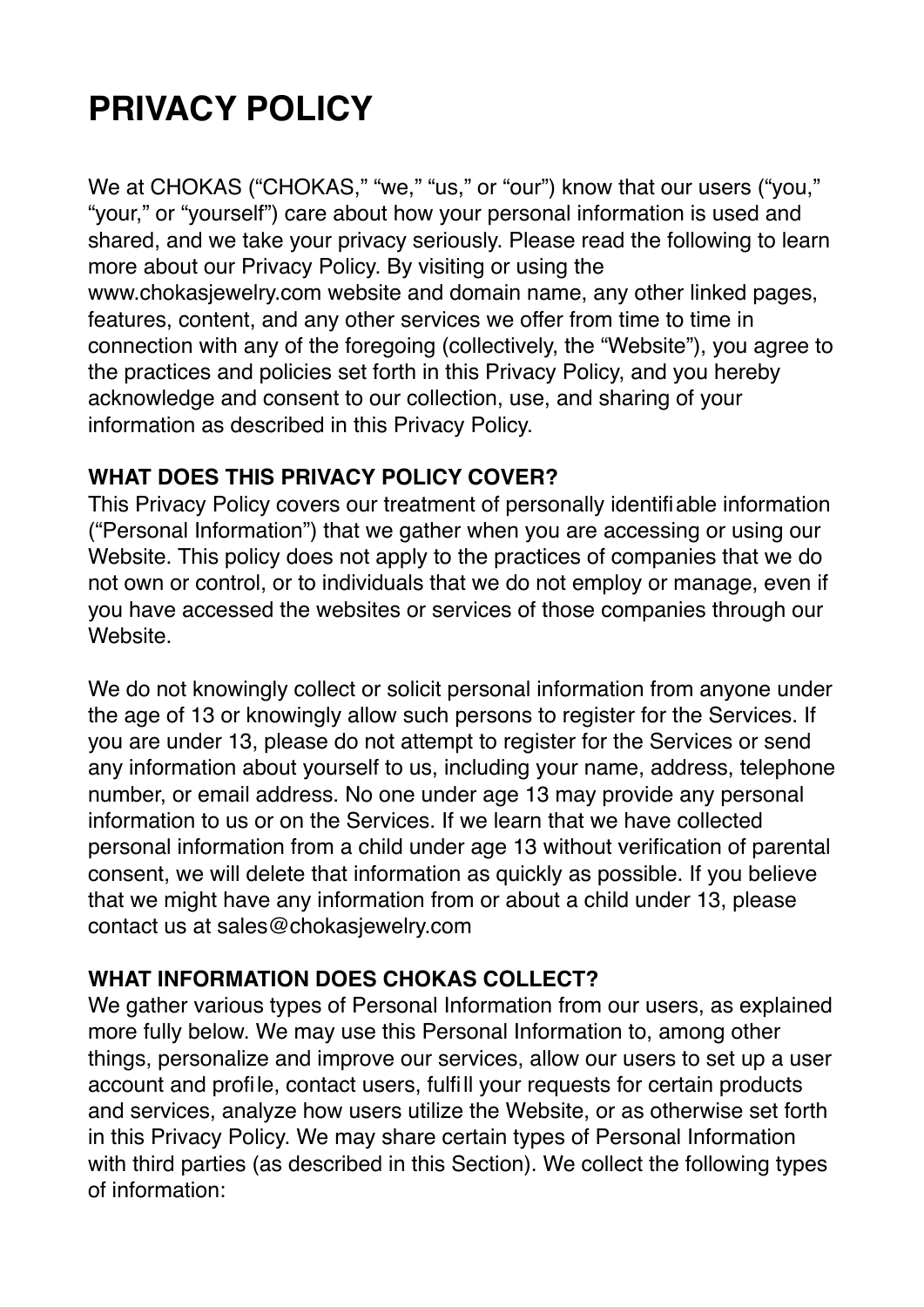## Information You Provide to Us:

We receive and store any information you knowingly provide to us. We may also collect information you supply to us regarding your personal preferences and interests. If you access the Service through Facebook Connect, you understand that some content and/or information in your Facebook account ("Third Party Account Information") may be transmitted into your account with us if you authorize such transmissions, and that Third Party Account Information transmitted to our Services is covered by this Privacy Policy. You can choose not to provide us with any or all of the information we specify or request, but then you may not be able to register with us or to take advantage of some or all of our features.

## Information Collected Automatically:

Whenever you interact with our Website, we automatically receive and record information on our server logs from your browser including your IP address, "cookie" information, and the page you requested. "Cookies" are identifiers we transfer to your computer or device that allow us to recognize your browser or device and tell us how and when pages in our Website are visited and by how many people. You may be able to change the preferences on your browser or device to prevent or limit your computer's or device's acceptance of cookies, but doing so may prevent you from taking advantage of our Website's best features. Our advertising partners may transmit cookies to your computer or device when you click on ads that appear on our site. This Privacy Policy does not cover cookies delivered to you by any of our advertisers.

When we collect usage information, we only use such data in aggregate form, in a manner that assures your anonymity. We may provide this aggregate usage information to our partners; our partners may use such information to understand how often and in what ways people use our Website, so that our partners, too, can endeavor to provide you with an optimal online experience. E-mail and Other Communications:

We may contact you, by email or other means. If you do not want to receive email or other mail from us, please indicate your preference by changing your account accordingly.

## **WILL CHOKAS SHARE ANY OF THE PERSONAL INFORMATION IT RECEIVES?**

We neither rent nor sell your Personal Information in personally identifiable form to anyone. We share your Personal Information in personally identifiable form with third parties only as described below:

Affiliated Businesses and Third-Party Websites We Do Not Control: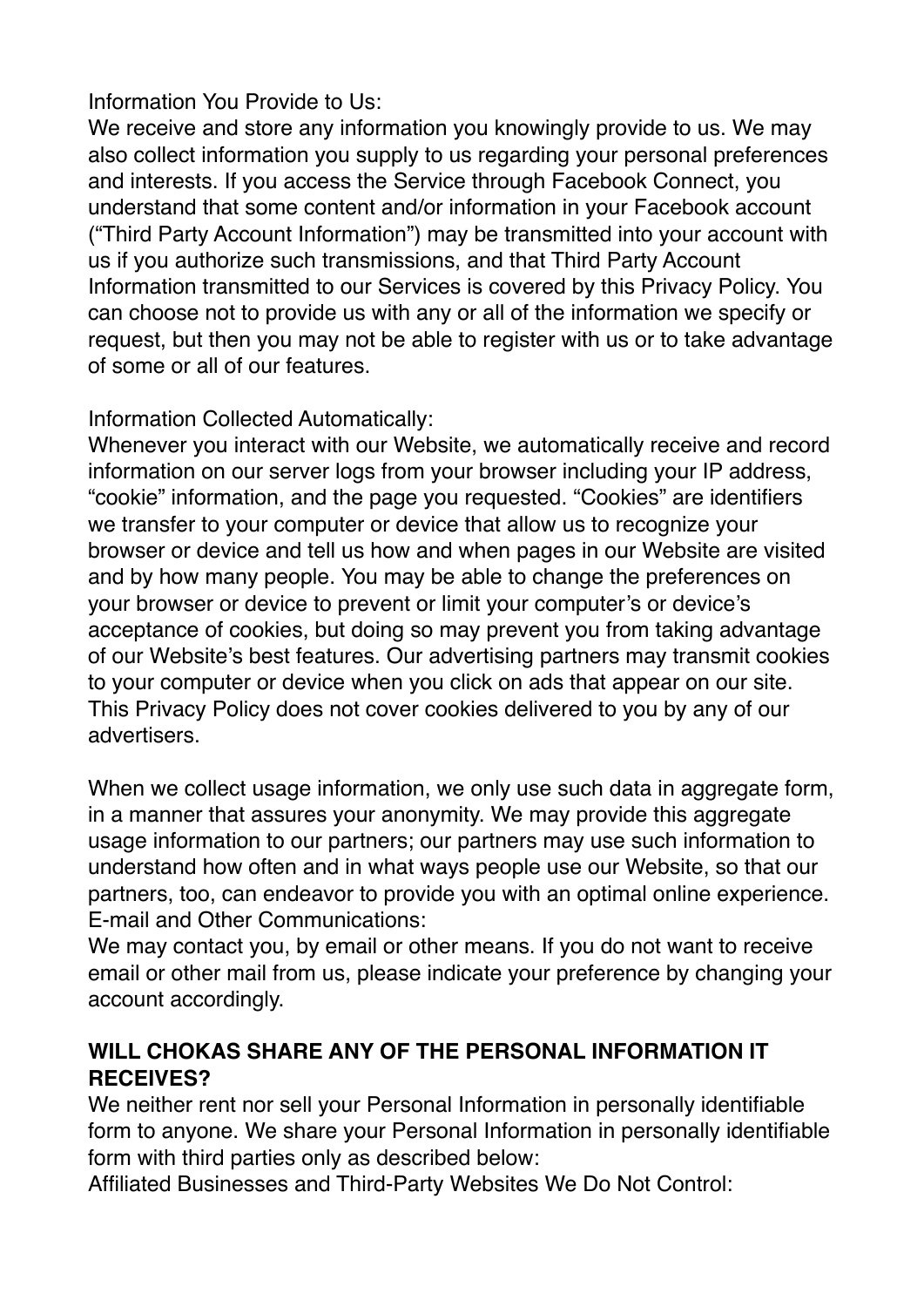In certain situations, businesses or third-party websites we're affiliated with may sell items or provide services to you through the Website (either alone or jointly with us). You can recognize when an affiliated business is associated with such a transaction or service, and we will share your Personal Information with that affiliated business only to the extent that we deem it related to such transaction or service. One such service may include the ability for you to automatically transmit information from your CHOKAS account to an account on a third-party website or service, such as Facebook. We have no control over the policies and practices of third-party websites or businesses as to privacy or anything else, so if you choose to take part in any transaction or service relating to an affiliated website or business, please review all such business's or websites' policies.

## Agents:

We employ other companies and people to perform tasks on our behalf and need to share your information with them to provide products or services to you. Unless we inform you otherwise, our agents do not have any right to use the Personal Information we share with them beyond what we deem necessary to assist us in performing such tasks.

Business Transfers:

We may choose to buy or sell assets. In these types of transactions, customer information (which may include your Personal Information) is typically one of the business assets that is transferred. Also, if we are acquired, or if we go out of business or enter bankruptcy, Personal Information would be one of the assets transferred to or acquired by a third party.

# Protection of CHOKAS and Others:

We may release Personal Information when we believe in good faith that release is necessary to comply with laws; enforce or apply our conditions of use and/or other agreements; or protect the rights, property, or safety of CHOKAS, our employees, our users, or others. We may exchange information with other companies and organizations (including governmental authorities) for fraud protection and credit risk reduction. With Your Consent:

Except as set forth in this Privacy Policy, you will be notified when your Personal Information may be shared with third parties, and will be able to prevent the sharing of this information.

# **IS PERSONAL INFORMATION ABOUT ME SECURE?**

Your account is protected by a password for your privacy and security. If you access your account via Facebook Connect, you may have additional or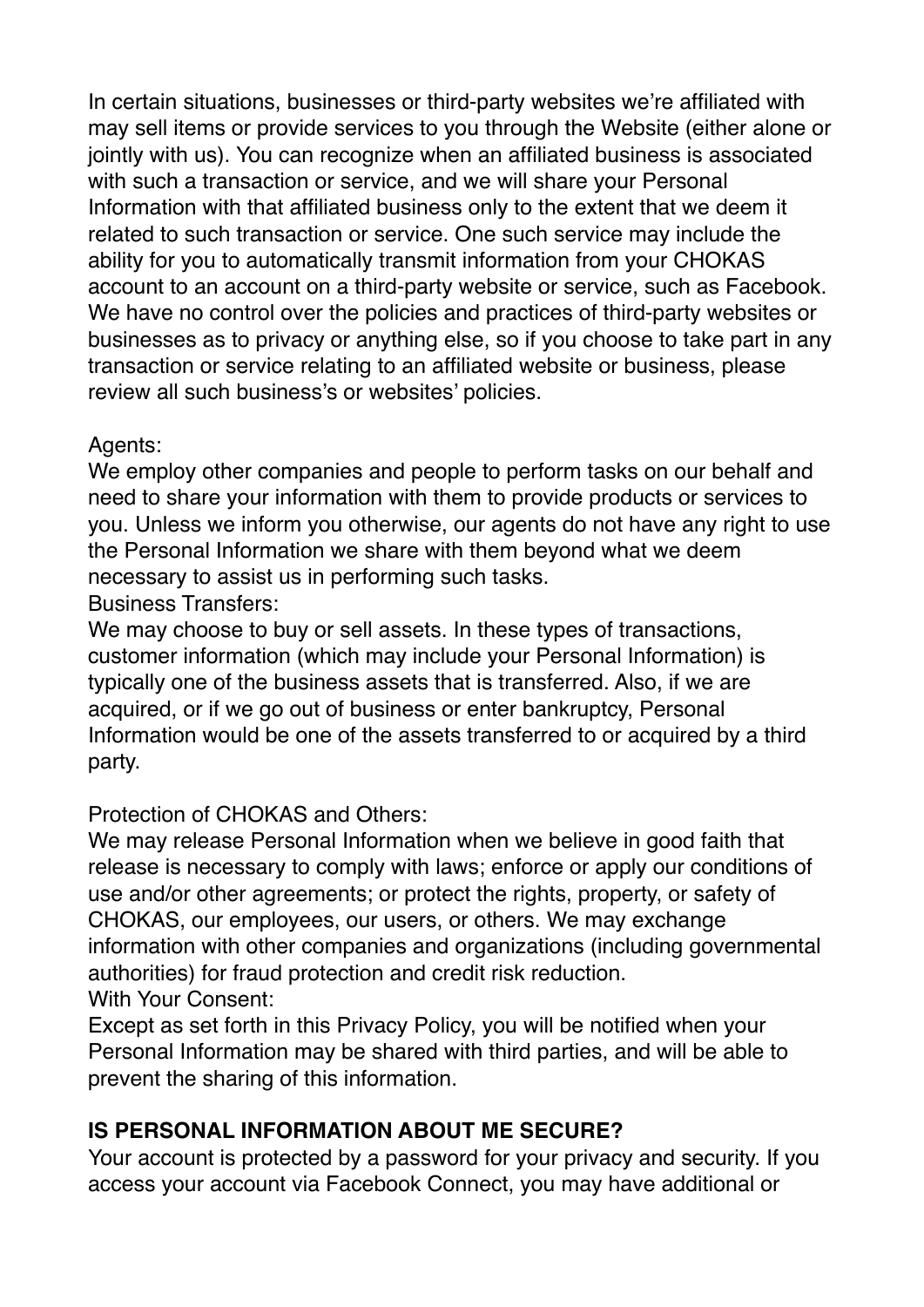different sign-on protections through Facebook. You need to prevent unauthorized access to your account and Personal Information by selecting and protecting your password (or other sign-on protections) appropriately and limiting access to your computer or device by signing off after you have finished accessing your account.

We attempt to protect the privacy of your account and other Personal Information we hold in our records, but we cannot guarantee complete security. Unauthorized entry or use, hardware or software failure, and other factors may compromise the security of user information at any time. The Website may contain links to other sites. We are not responsible for the privacy policies and/or practices on other sites. When following a link to another site you should read that site's privacy policy.

## **WHAT PERSONAL INFORMATION CAN I ACCESS?**

Through your account settings, you may access, and, in some cases, edit or delete the following information you've provided to us:

- name and password
- email address
- shipping and billing information
- user profile information and User Content, including images you have uploaded to the site.

The information you can view and update may change as the Website changes. If you have any questions about viewing or updating information we have on file about you, please contact us at sales@chokasjewelry.com

## **WHAT CHOICES DO I HAVE?**

You can always elect not to disclose information to us. However, please keep in mind that we may need some information to allow you register with us or to take advantage of some or all of our features, and if you choose not to provide that information, your ability to use our Website and services may be limited.

You may be able to add, update, or delete information. When you update information, however, we may maintain a copy of the unrevised information in our records. You may request deletion of your account by visiting your account settings. Please note that some information may remain in our private records after your deletion of such information from your account. We may use any aggregated data derived from or incorporating your Personal Information even if you update or delete it, but we will not use that information in a manner that would identify you personally.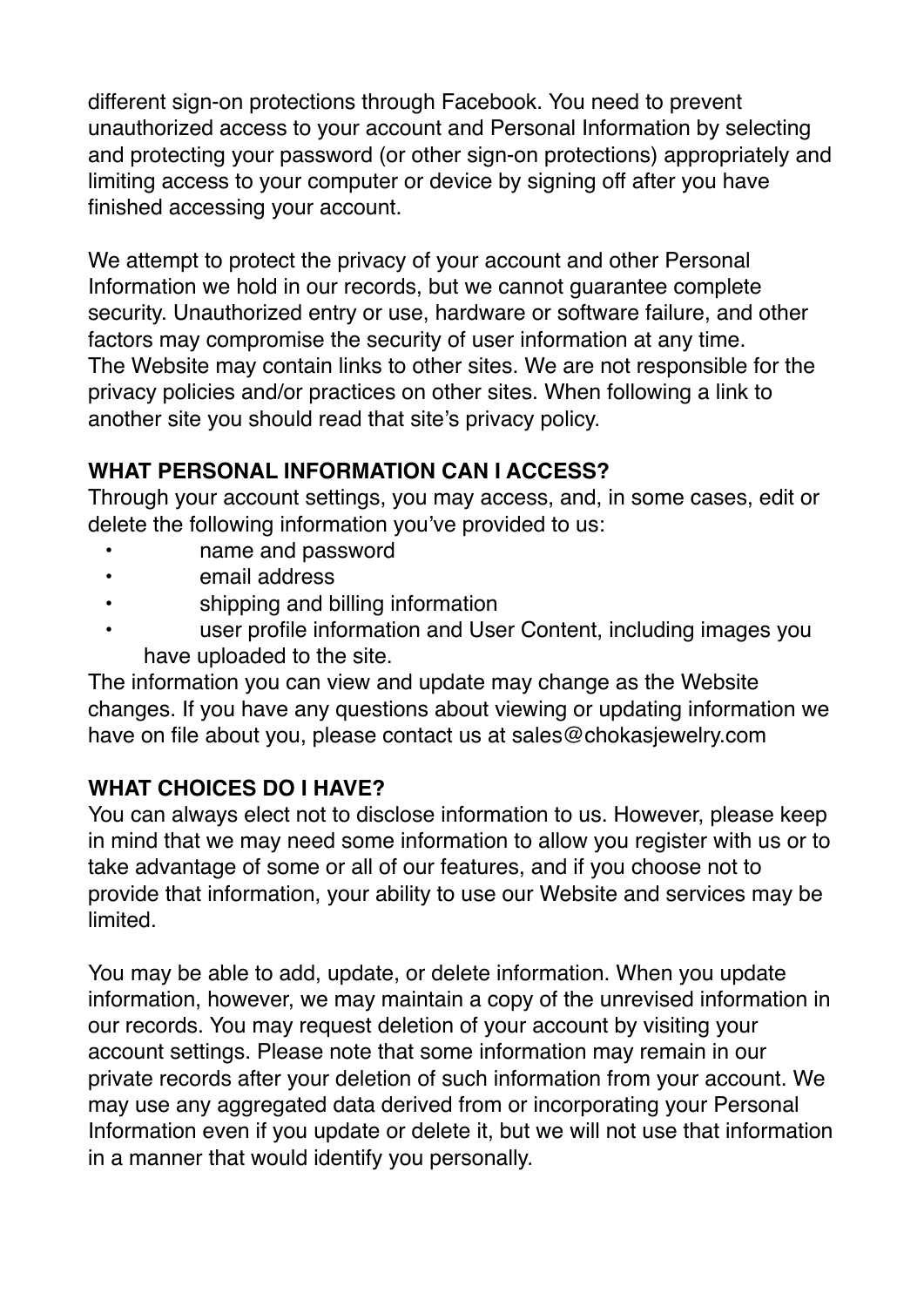If you do not wish to receive email or other mail from us, please change your account settings accordingly. Please note that if you do not want to receive legal notices from us, such as this Privacy Policy, those legal notices will still govern your use of the Website, and you are responsible for reviewing such legal notices for changes.

#### **CHANGES TO THIS PRIVACY POLICY**

We may amend this Privacy Policy from time to time. Use of information we collect now is subject to the Privacy Policy in effect at the time such information is used. If we make changes in the way we use Personal Information, we will notify you by posting an announcement on our Website or contacting you directly via email or other means. You are bound by any changes to the Privacy Policy when you use the Website after such changes have been first posted.

## **QUESTIONS OR CONCERNS**

If you have any questions or concerns regarding our privacy policies, please send us a detailed message to sales@chokasjewelry.com. We will make every effort to resolve your concerns.

\_\_\_\_\_\_\_\_\_\_\_\_\_\_\_\_\_\_\_\_\_\_\_\_\_\_\_\_\_\_\_\_\_\_\_\_\_\_\_\_\_\_\_\_\_\_\_

#### **TERMS AND CONDITIONS**

Chokas Jewelry Company Limited (which in this agreement is called "CHOKAS") offers services (products) to you (In which this agreement is called "website") under the following terms and conditions to access this website. When you confirm that you understand All of these terms and conditions, you will be able to access this website. But if you do not accept these terms and conditions You will not be able to use this website. The website reserves the right to change, modify, add to these terms and conditions, partly in use at any time.

#### **USE OF OUR SERVICE ELIGIBILITY**

You may use the Service only if you can form a binding contract with CHOKAS, and only in compliance with this Agreement and all applicable laws, rules and regulations. If you are under 18, your parent or guardian must enter into this Agreement on your behalf, and will be responsible for your use of and access to the Service; this includes financial responsibility for any items you purchase through the Service. Any use or access to the Service by anyone under 13 is strictly prohibited and in violation of this Agreement. If you are under 13, please do not attempt to register for the Service or send any information about yourself to us, including your name, address, telephone number, or email address. If we learn that we have collected personal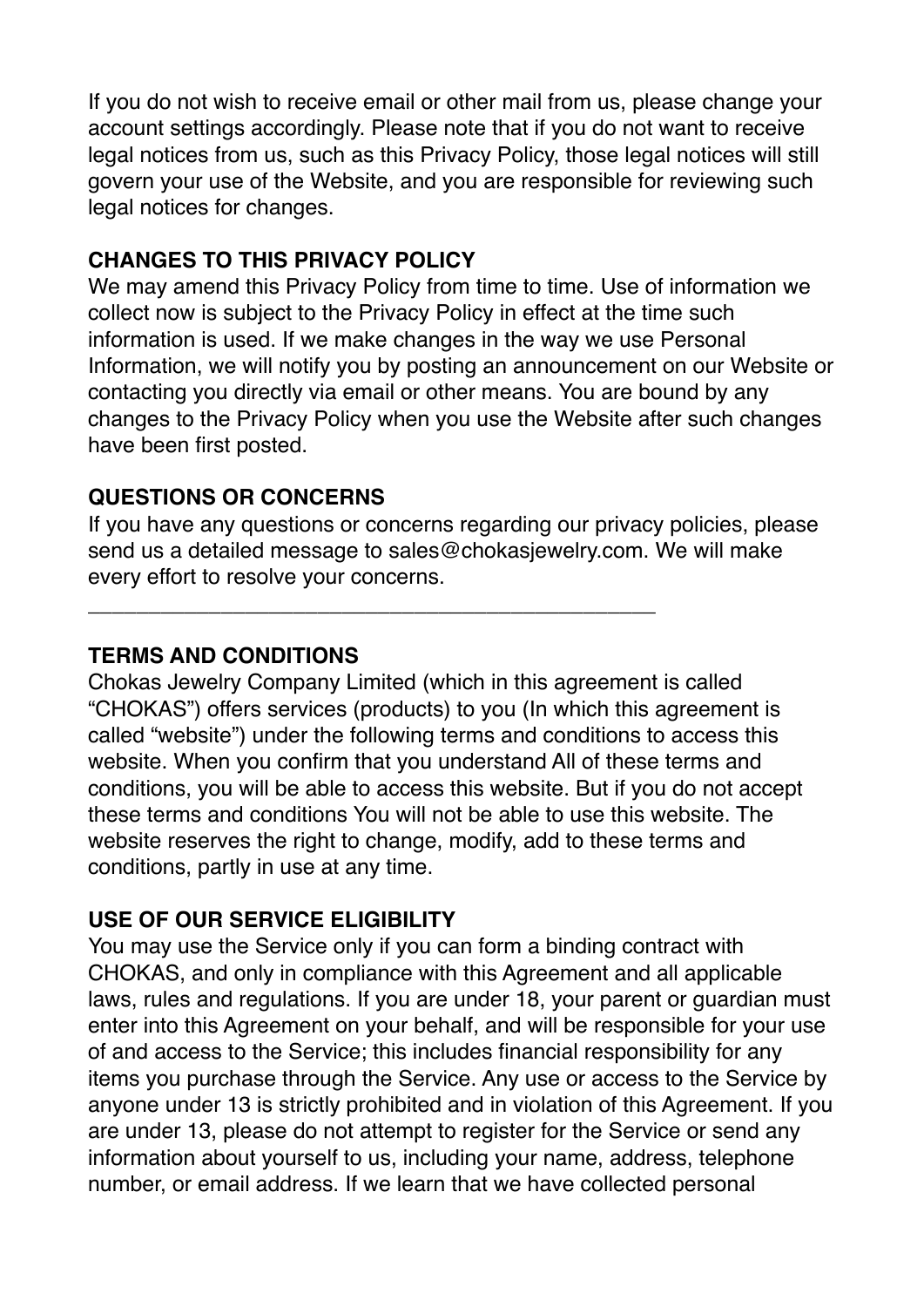information from anyone under age 13 without verification of parental consent, we will delete that information as quickly as possible. If you believe that we might have any information from or about anyone under 13, please contact us at sales@chokasjewelry.com. The Service is not available to any Users previously removed from the Service by CHOKAS.

CHOKAS reserves all rights not expressly granted under this Agreement. Any attempt by you to transfer any of the rights, duties or obligations hereunder, except as expressly provided for in this Agreement, is void.

#### **CHOKAS MEMBER ACCOUNTS**

You must create an account at CHOKAS in order to gain access to the services and functionality that we may establish and maintain from time to time and in our sole discretion. You may never use another User's account without permission. You are solely responsible for the activity that occurs on your account, and you must keep your account password secure. You must notify CHOKAS immediately of any breach of security or unauthorized use of your account. CHOKAS will not be liable for any losses caused by any unauthorized use of your account.

The Service is available through Facebook's "Facebook Connect" service. [You must have an active Facebook account in order to access the Service through Facebook Connect], and you hereby represent and warrant that you have read and agreed to be bound by all applicable Facebook policies and will act in accordance with those policies, in addition to your obligations under this Agreement. If you access the Service through Facebook Connect, CHOKAS may require that your CHOKAS user ID be the same as your user name for Facebook. If you sign into CHOKAS through Facebook Connect, you will provide your Facebook account credentials to CHOKAS, and you are consenting to have the information in that account transmitted into your CHOKAS account, and you agree that you shall only use Facebook accounts owned by you, and not by any other person or entity.

By providing CHOKAS your email address, you consent to our using that email address to send you Service-related notices, including any notices required by law, in lieu of communication by postal mail. We may also use your email address to send you other messages, such as changes to features of the Service and special offers. If you do not want to receive such email messages, you may opt out or change your preferences by clicking "unsubscribe link" in newsletter. Opting out may prevent you from receiving email messages regarding updates, improvements, or offers. Please note that if you do not want to receive legal notices from us, including without limitation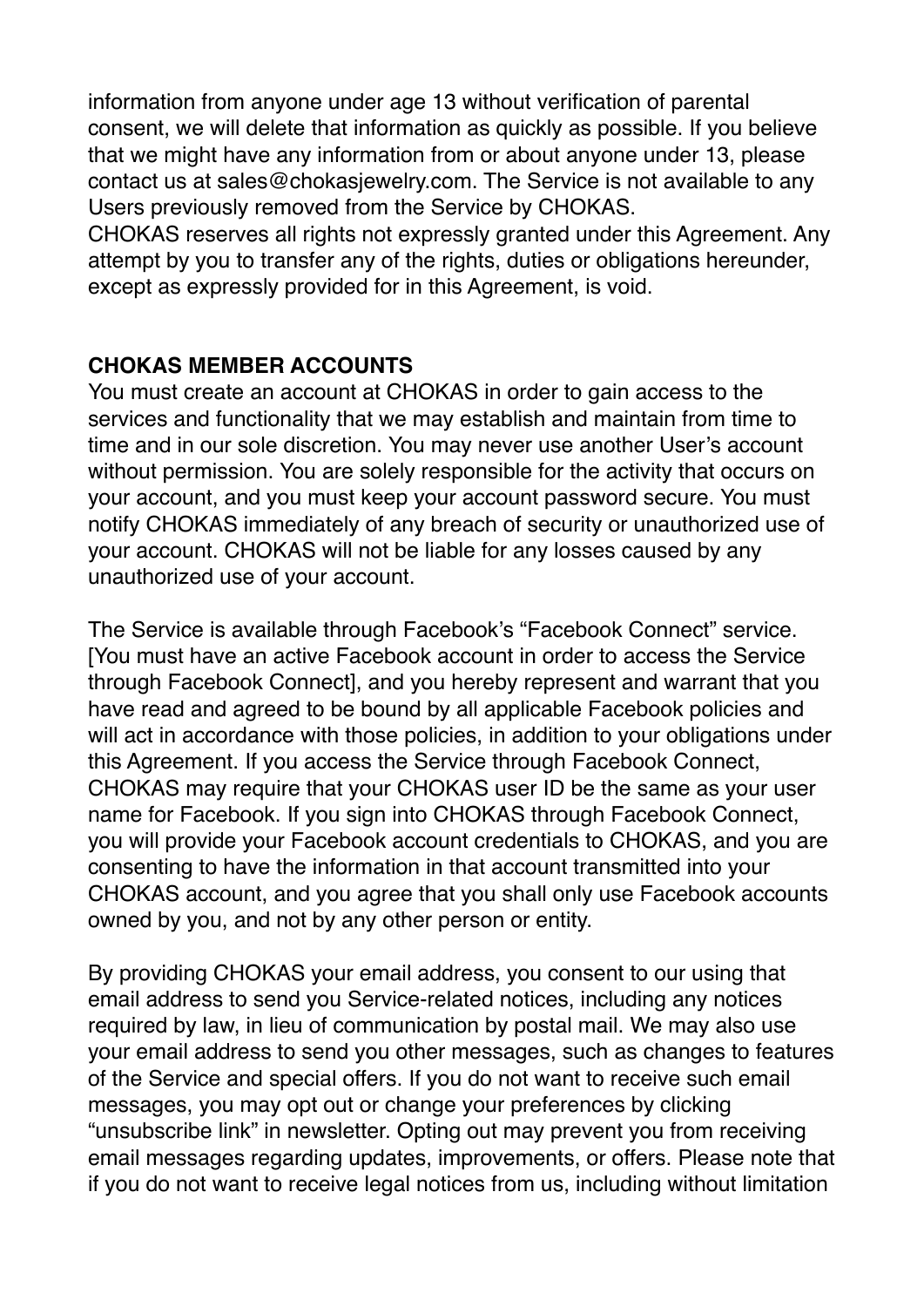a notification that this Agreement has changed, those legal notices will still govern your use of the Service. We will post legal notices to the Service, and you are responsible for reviewing such legal notices for changes. Please see our privacy policy for more details.

## **SERVICE RULES**

You agree not to engage in any of the following prohibited activities in connection with the Service: (i) copying, distributing, or disclosing any part of the Service in any medium, including without limitation by any automated or non-automated "scraping"; (ii) transmitting spam, chain letters, or other unsolicited email; (iii) attempting to interfere with, compromise the system integrity or security or decipher any transmissions to or from the servers running the Service; (iv) taking any action that imposes, or may impose at our sole discretion an unreasonable or disproportionately large load on our infrastructure; (v) uploading invalid data, viruses, worms, or other software agents through the Service; (vi) collecting or harvesting any personally identifiable information, including account names, from the Service; (vii) using the Service for any commercial purposes; (viii) impersonating another person or otherwise misrepresenting your affiliation with a person or entity, conducting fraud, hiding or attempting to hide your identity; (ix) interfering with the proper working of the Service; (x) accessing any content on the Service through any technology or means other than those provided or authorized by the Service; (xi) bypassing the measures we may use to prevent or restrict access to the Service, including without limitation features that prevent or restrict use or copying of any content or enforce limitations on use of the Service or the content therein,

Accessing the audiovisual content available on the Service for any purpose or in any manner other than Streaming (as defined below) is expressly prohibited. "Streaming" means a contemporaneous digital transmission of an audiovisual work via the Internet from the Chokas Service to a User's device in such a manner that the data is intended for real-time viewing and not intended to be copied, stored, permanently downloaded, or redistributed by the User.

We may, without prior notice, change the Service, stop providing the Service or features of the Service (to you or generally), or create usage limits for the Service. We may permanently or temporarily terminate or suspend your access to the Service without notice or liability to CHOKAS, for any reason or for no reason, including if in our sole determination you violate any provision of this Agreement. Upon termination of this Agreement or your access to the Service for any reason or no reason, you will continue to be bound by the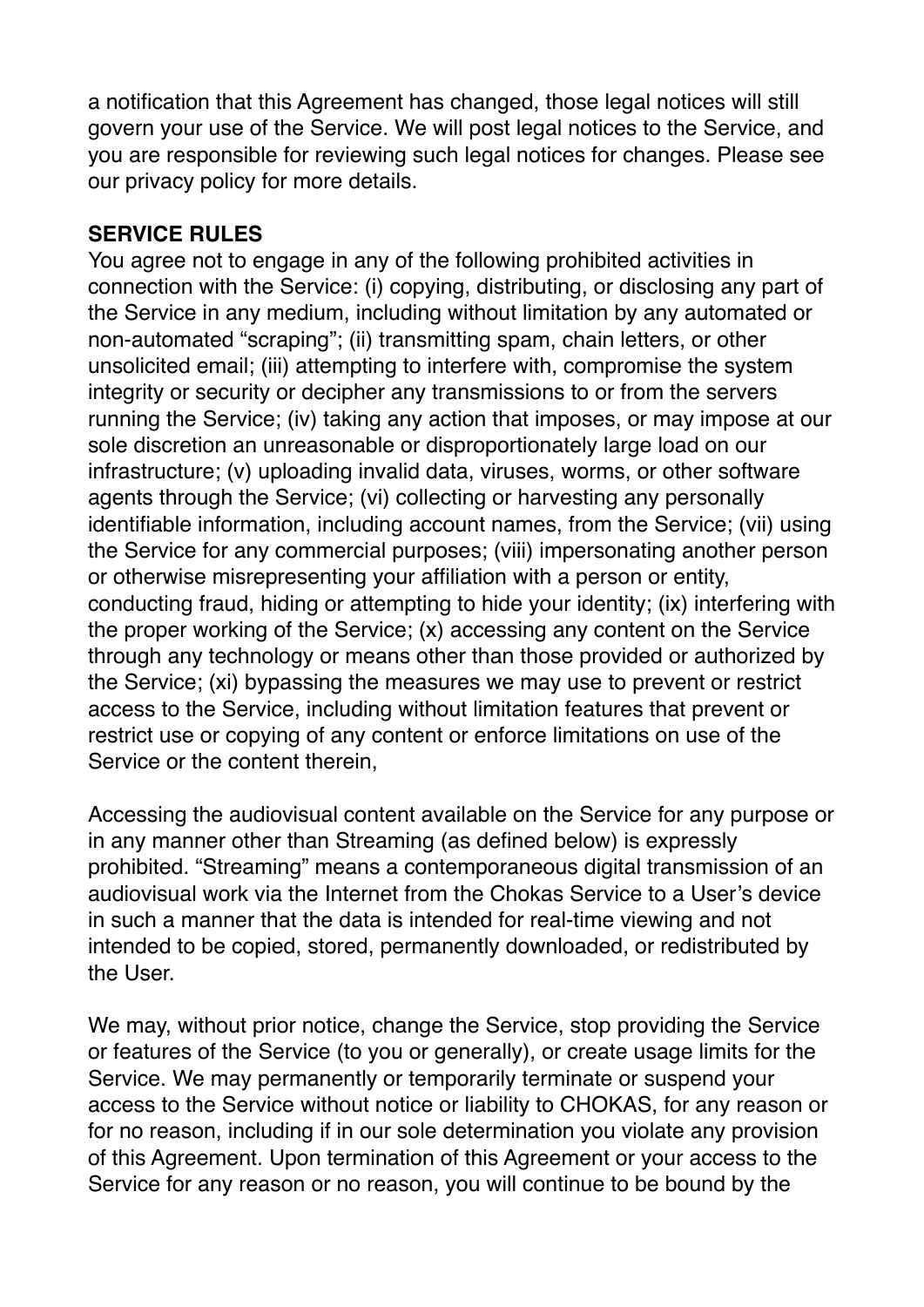terms of this Agreement which, by their nature, should survive termination, including without limitation ownership provisions, warranty disclaimers, indemnity, and limitations of liability.

You are solely responsible for your interactions with other CHOKAS Users. We reserve the right, but have no obligation, to monitor disputes between you and other Users. CHOKAS shall have no liability for your interactions with other Users, or for any User's action or inaction.

## **USER CONTENT**

For the purposes of this Agreement, "Intellectual Property Rights" means all patent rights, copyright rights, mask work rights, moral rights, rights of publicity, trademark and service mark rights, goodwill, trade secret rights and other intellectual property rights as may now exist or hereafter come into existence, and all applications.

CHOKAS takes no responsibility and assumes no liability for any User Content that you or any other User or third-party posts or sends over the Service. You shall be solely responsible for your User Content and the consequences of posting or publishing it, and you agree that we are only acting as a passive conduit for your online distribution and publication of your User Content. You understand and agree that you may be exposed to User Content that is inaccurate, objectionable, inappropriate for children, or otherwise unsuited to your purpose, and you agree that CHOKAS shall not be liable for any damages you incur or allege to incur as a result of User Content.

## **END USER LICENSE GRANT**

CHOKAS Service Subject to the terms and conditions of this Agreement, you are hereby granted a non-exclusive, limited, non-transferable, freely revocable license to use the Service for your personal, non-commercial use, as permitted by the features of the Service. CHOKAS reserves all rights not expressly granted herein in the Service and the CHOKAS Content. CHOKAS may terminate this license at any time for any reason or no reason.

## **OUR PROPRIETARY RIGHTS**

Except for your User Content, the Service and all materials therein or transferred thereby, including, without limitation, software, images, text, graphics, illustrations, logos, patents, trademarks, service marks, copyrights, photographs, audio, videos, music, and User Content (the " CHOKAS Content"), and all Intellectual Property Rights related thereto, are the exclusive property of CHOKAS and its licensors. Except as explicitly provided herein, nothing in this Agreement shall be deemed to create a license in or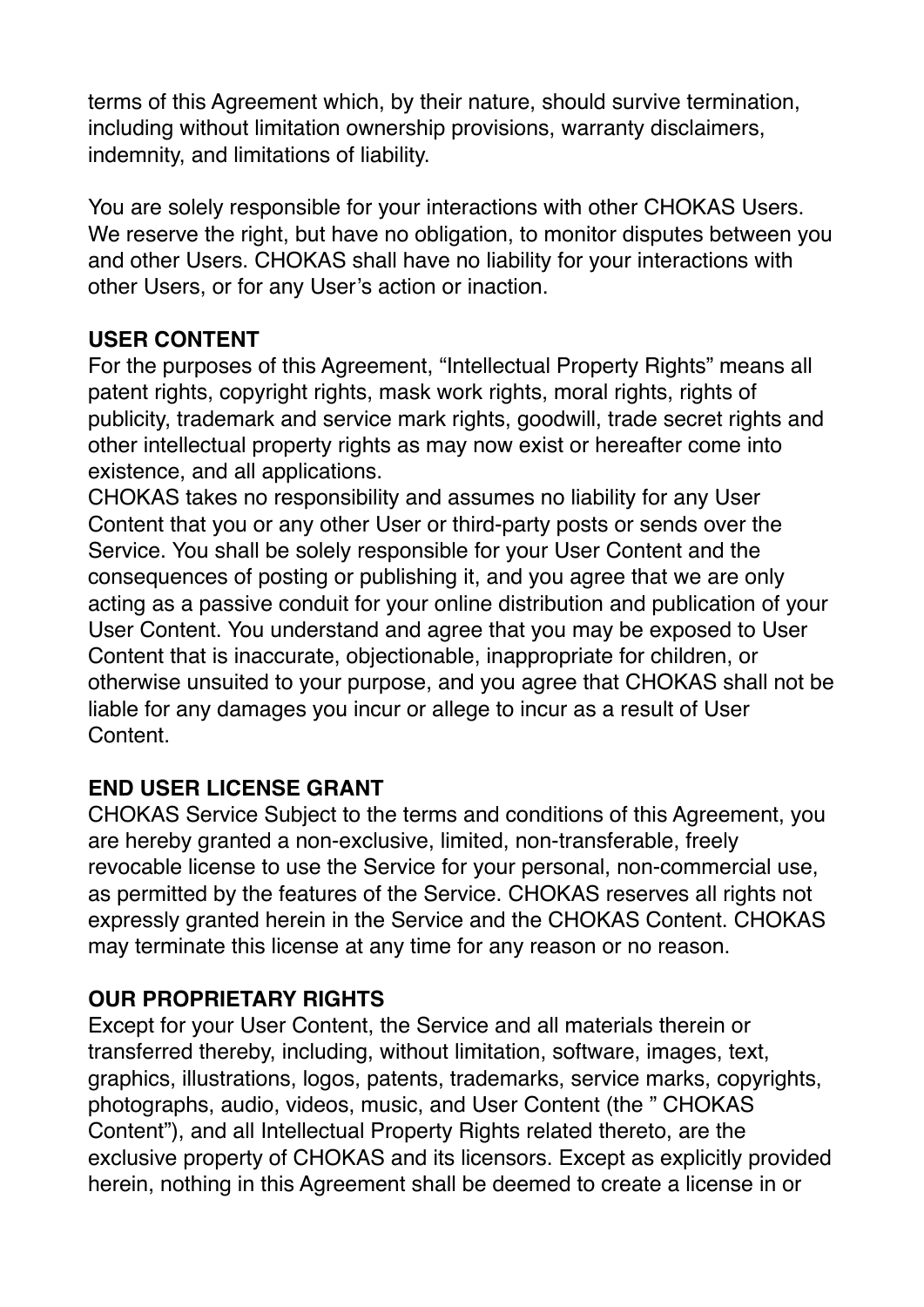under any such Intellectual Property Rights, and you agree not to sell, license, rent, modify, distribute, copy, reproduce, transmit, publicly display, publicly perform, publish, adapt, edit or create derivative works from any materials or content accessible on the Service. Use of the CHOKAS Content or materials on the Service for any purpose not expressly permitted by this Agreement is strictly prohibited.

#### **PRIVACY**

We care about the privacy of our Users. See our Privacy Policy above, which is incorporated herein by this reference. By using the Service, you are consenting to have your personal data collected, used, transferred to and processed in accordance with our then-current Privacy Policy.

#### **SECURITY**

CHOKAS cares about the integrity and security of your personal information. However, we cannot guarantee that unauthorized third parties will never be able to defeat our security measures or use your personal information for improper purposes. You acknowledge that you provide your personal information at your own risk.

#### **THIRD PARTY LINKS**

The Service may contain links to third-party websites, advertisers, services, special offers, or other events or activities that are not owned or controlled by CHOKAS. CHOKAS does not endorse or assume any responsibility for any such third-party sites, information, materials, products, or services. If you access a third-party website from the Service, such as through Facebook Connect, you do so at your own risk, and you understand that this Agreement and CHOKAS 's Privacy Policy do not apply to your use of such sites. You expressly relieve CHOKAS from any and all liability arising from your use of any third-party website, service, or content. Additionally, your dealings with or participation in promotions of advertisers found on the Service, including payment and delivery of goods, and any other terms (such as warranties) are solely between you and such advertisers. You agree that CHOKAS shall not be responsible for any loss or damage of any sort relating to your dealings with such advertisers.

#### **INDEMNITY**

You agree to defend, indemnify and hold harmless CHOKAS and its subsidiaries, agents, licensors, managers, and other affiliated companies, and their employees, contractors, agents, officers and directors, from and against any and all claims, damages, obligations, losses, liabilities, costs or